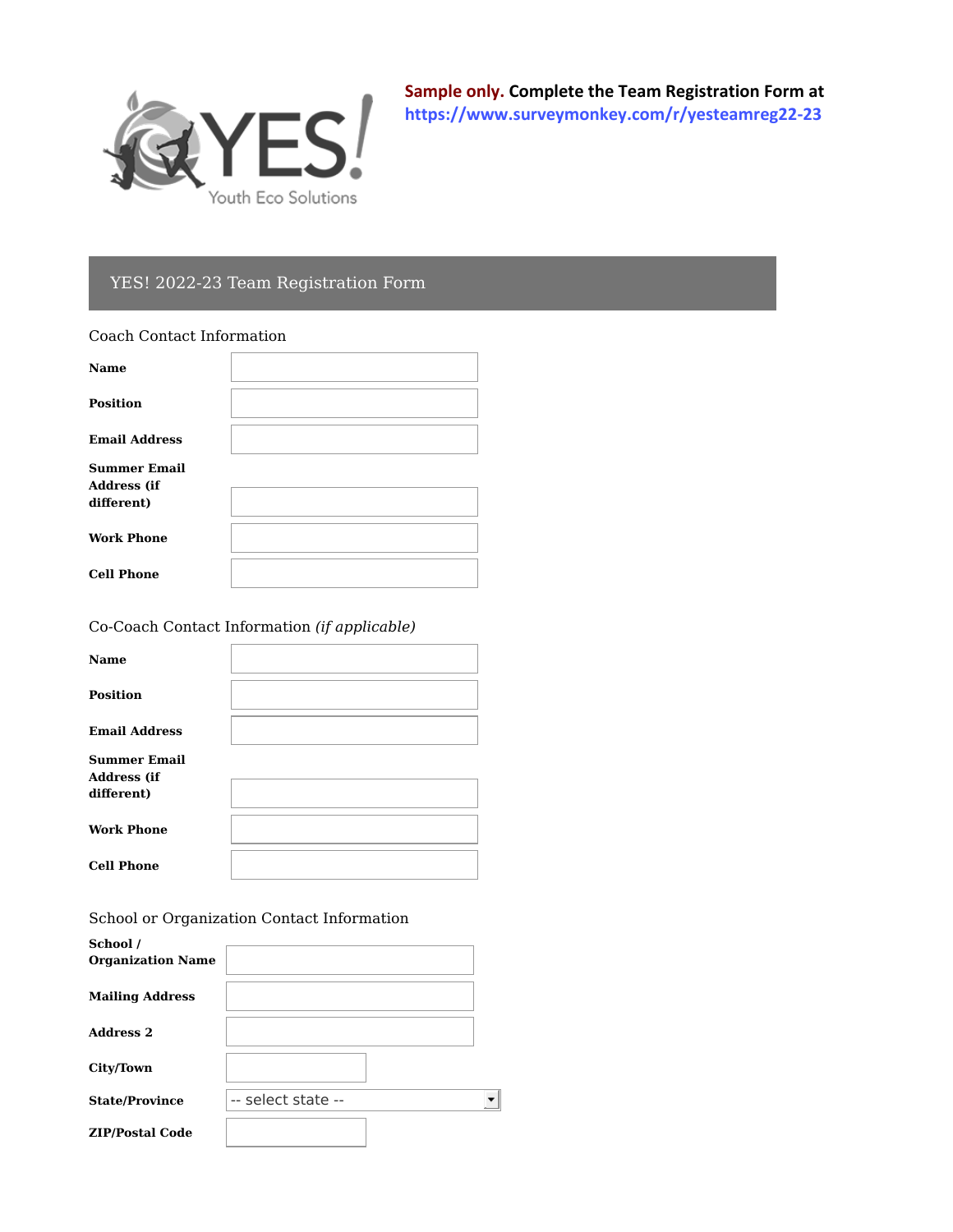Business Officer Contact Information

| <b>Name</b>                                             |  |
|---------------------------------------------------------|--|
| <b>Email Address</b>                                    |  |
| <b>Summer Email</b><br><b>Address (if</b><br>different) |  |
| <b>Work Phone</b>                                       |  |

Grade Level of Team Members (check all that apply)

| $\Box$ 6 | $\Box$ 10 |
|----------|-----------|
| $\Box$ 7 | $\Box$ 11 |
| $\Box$ 8 | $\Box$ 12 |
|          |           |

How many students do you think will participate during the school year?

What is the format for your YES! team?

- $\bigcap$  Extracurricular club
- $\bigcap$  Integrated with another extracurricular club
- $\bigcap$  Integrated with an existing class
- $\bigcap$  As a stand-alone YES! class
- $\bigcirc$  Other (please specify)



YES! 2022-23 Team Registration Form

Program Commitments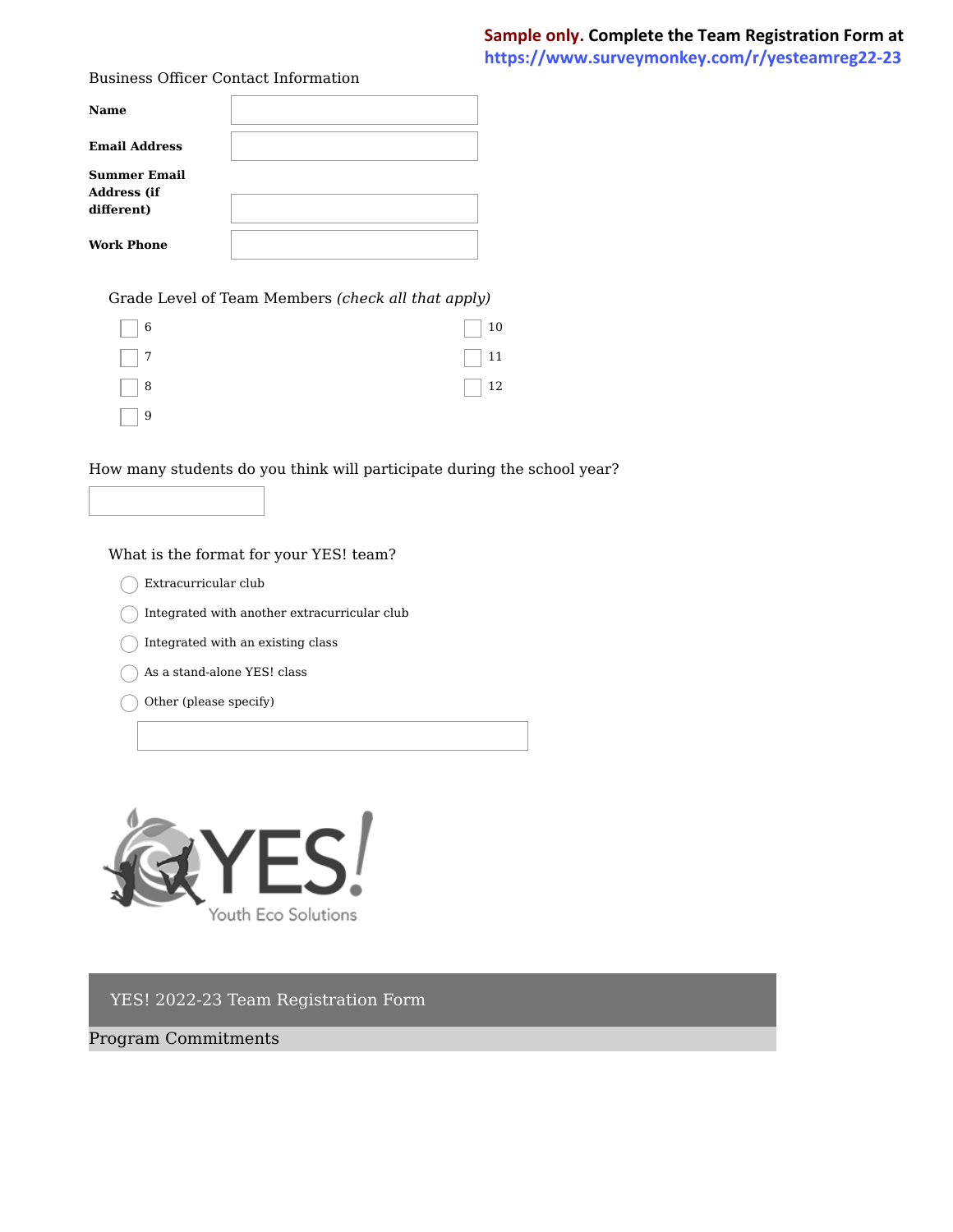## Here's what the YES! program will provide for your team!

- 1. Education related to water quality, energy efficiency, waste reduction, renewable energy, local foods, land restoration, climate change, and more
- 2. Support from a YES! Coordinator and the network of YES! teams across Minnesota
- 3. Access to funds to offset costs related to the program such as transportation, substitute teacher fees, and project materials
- 4. Tours and workshops customized to your team's interests. This includes the opportunity for up to 10 students from your team to attend the YES! Fall Summit and YES! Winter Workshops (additional students may attend for a nominal fee)
- 5. Connections to experts and organizations for assistance with projects
- 6. Project-planning facilitation for your team
- 7. Assistance with planning and implementation of community events that highlight and support your projects
- 8. Tools, resources, and project guides to help you implement, measure, and monitor your projects

## As YES! students, coach, and sponsoring school/organization, our team commits to the following responsibilities during the 2022-23 school year: *(check each box to indicate agreement)*

Meeting regularly during the school year as a team Choosing meaningful hands-on action projects, developing an action plan, and working together to implement projects for our school and community Raising funds as needed for our community action project through local support (utility company, Rotary Club, Lions Club, green fundraisers, etc.) Participating in YES! events including the Fall Summit, Winter Workshop, and Spring Competition Arranging transportation or Zoom access for students to attend 1-3 events during the school year Branding ourselves as a YES! team (using the YES! logo; recognizing major funders in publications; etc.) Reaching out to our community through participation and/or communications for our YES! team activities Measuring and monitoring the impact of our projects Submitting our Final Report, Visual, and Project Expenses & Revenue Worksheet by the deadline in spring Completing YES! surveys and the Pre- and Post-Season Student Assessment Responding in a timely manner to requests or questions from our YES! Coordinator Paying the \$600 Team Registration Fee by November 1 *(Unless you've requested a different payment arrangement, an invoice will be sent to your organization's business officer once your Registration Form has been approved by YES! staff. The Registration Fee helps YES! deliver customized education programs, hands-on events, and 1:1 support for teams. Some teams offset the cost by seeking a local sponsor, organizing a fundraiser, or implementing a student-participation fee.)*

Signature of YES! Coach *(Typing your name indicates you intend to fulfill commitments described above.)*

Date Signed by Coach **Sample only. Complete the Team Registration Form at https://www.surveymonkey.com/r/yesteamreg22-23**